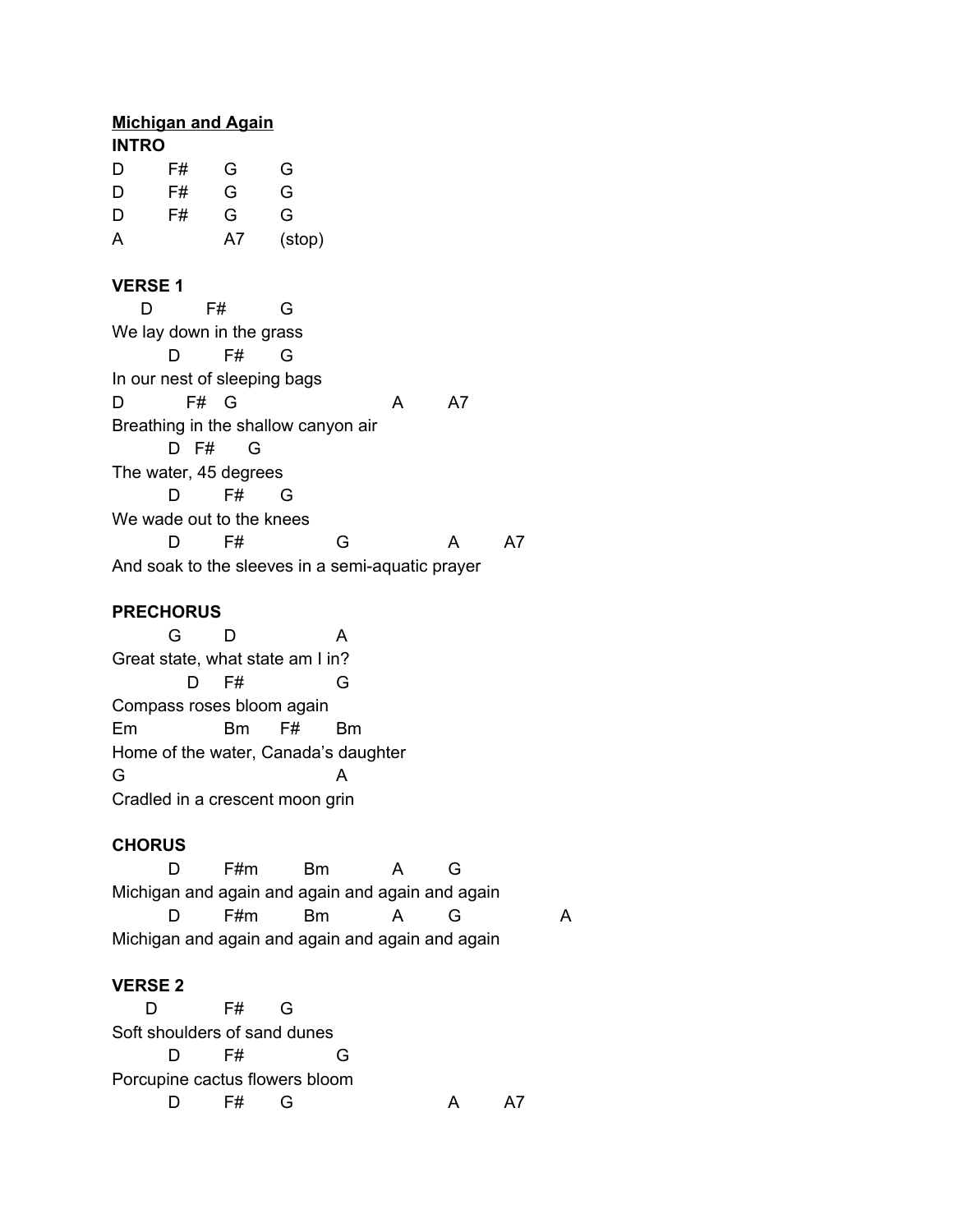In the dust of the devil's empty living room D F# G Salt silts the flattened land  $D$  F# G Time like a snake in the sand D F# G A A7 Powdered porcelain in a stranger's hand

### **PRECHORUS**

G D A Great state, what state am I in? D F# G Compass roses bloom again Em Bm F# Bm Home of the water, Canada's daughter G A Cradled in a crescent moon grin

#### **CHORUS**

D F#m Bm A G Michigan and again and again and again and again D F#m Bm A G A Michigan and again and again and again and again

## **BRIDGE**

F# Bm Looking down to the high five D A G Grazing ground to hear the sound of a heavy sigh F# Bm Home is where you left your heart behind D A G Even fortified fossils dissolve over time F# Bm When I came home, I went down to the lake D A G My dad told me he counts up the days F# Bm And when I packed my bags, coffee stains of jet lag, D A G A There were conifers lining the driveway, whispering D F#m Bm G A "Stay, stay, stay, stay, stay"